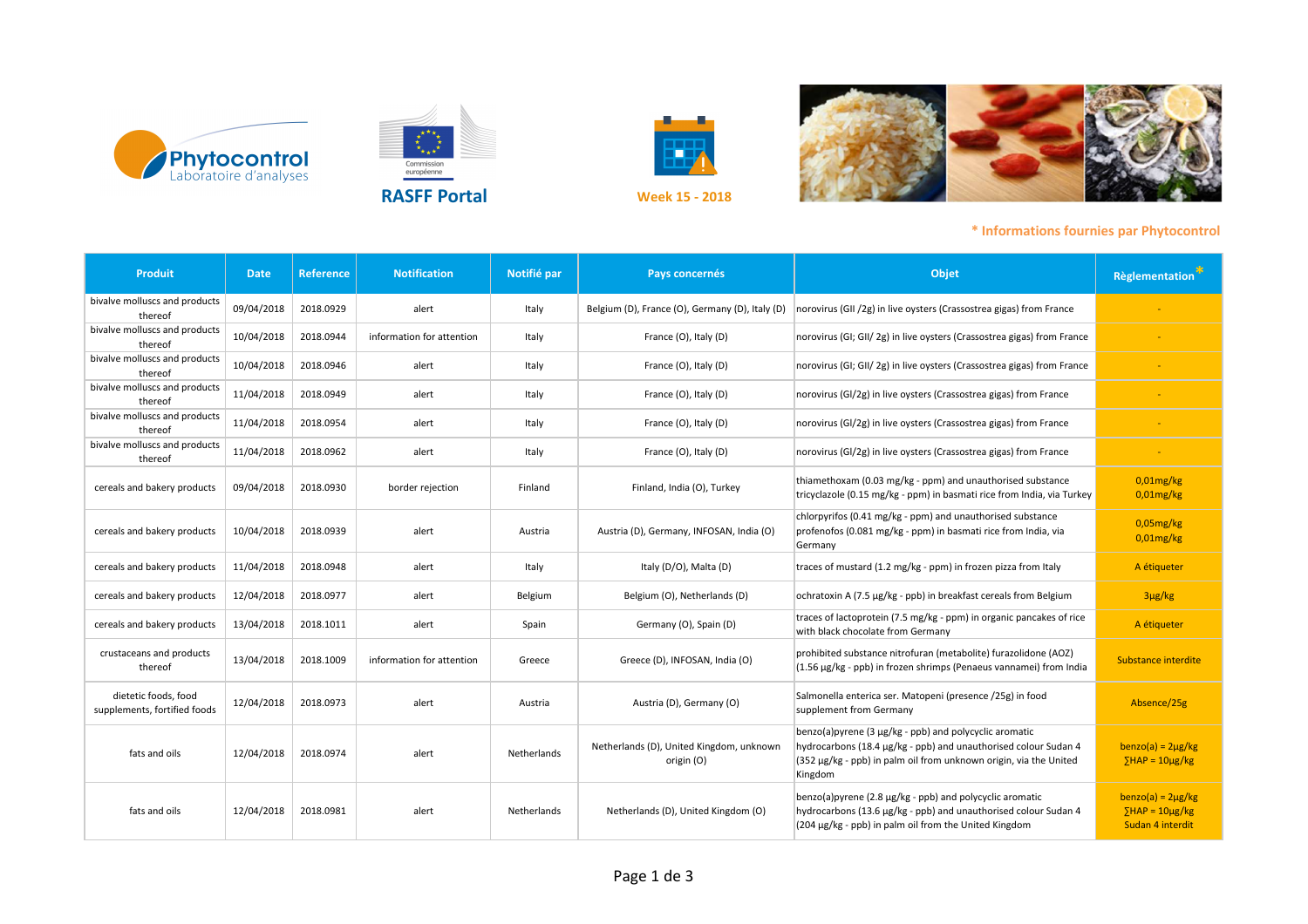







| <b>Produit</b>         | <b>Date</b> | <b>Reference</b> | <b>Notification</b>       | Notifié par | Pays concernés                                                                                                                                                                                                                                                                     | Objet                                                                                                                                                                       | <b>Règlementation</b>                                              |
|------------------------|-------------|------------------|---------------------------|-------------|------------------------------------------------------------------------------------------------------------------------------------------------------------------------------------------------------------------------------------------------------------------------------------|-----------------------------------------------------------------------------------------------------------------------------------------------------------------------------|--------------------------------------------------------------------|
| feed materials         | 11/04/2018  | 2018.0960        | information for follow-up | Austria     | Austria (D), Italy (O)                                                                                                                                                                                                                                                             | Salmonella enterica ser. Senftenberg (presence /25g) in soy bean<br>meal extracted from Italy                                                                               | Absence/25g                                                        |
| fish and fish products | 11/04/2018  | 2018.0966        | alert                     | France      | France (D), Poland (O)                                                                                                                                                                                                                                                             | Listeria monocytogenes (>100 CFU/g) in chilled smoked trout and<br>salmon from Poland                                                                                       | 100 UFC/g                                                          |
| fish and fish products | 12/04/2018  | 2018.0991        | information for attention | Spain       | INFOSAN, Morocco (O), Spain (D)                                                                                                                                                                                                                                                    | histamine (256.1 mg/kg - ppm) in canned mackerel fillets in olive oil<br>from Morocco                                                                                       | $m = 100$ mg/kg<br>$M = 200mg/kg$                                  |
| fruits and vegetables  | 09/04/2018  | 2018.0931        | border rejection          | Finland     | Finland, Thailand (O)                                                                                                                                                                                                                                                              | unauthorised substance dinotefuran (0.043 mg/kg - ppm) in okra<br>from Thailand                                                                                             | $0,01$ mg/kg                                                       |
| fruits and vegetables  | 09/04/2018  | 2018.0935        | alert                     | Sweden      | Italy (O), Sweden                                                                                                                                                                                                                                                                  | chlorpyrifos (0.42 mg/kg - ppm) in carrots from Italy                                                                                                                       | $0,1$ mg/kg                                                        |
| fruits and vegetables  | 10/04/2018  | 2018.0945        | alert                     | Belgium     | Belgium (D), China (O), Czech Republic (D),<br>France (D), Germany (D), INFOSAN, Italy (D),<br>Luxembourg (D), Morocco (D), Netherlands,<br>Norway (D), Sweden (D), Switzerland (D), United via the Netherlands<br>Arab Emirates (D), former Yugoslav Republic of<br>Macedonia (D) | nicotine (2.8 mg/kg - ppm) in dried organic goji berries from China,                                                                                                        | 0,01mg/kg sur frais                                                |
| fruits and vegetables  | 10/04/2018  | 2018.0947        | alert                     | Belgium     | Belgium (D), Luxembourg (D), Netherlands (O)                                                                                                                                                                                                                                       | nicotine (0.086 mg/kg - ppm) and unauthorised substances<br>carbofuran (0.083 mg/kg - ppm) and propargite (0.026 mg/kg - ppm)<br>in dried goji berries from the Netherlands | 0,01mg/kg sur frais<br>0,002mg/kg sur frais<br>0,01mg/kg sur frais |
| fruits and vegetables  | 11/04/2018  | 2018.0959        | border rejection          | Italy       | China (O), Italy                                                                                                                                                                                                                                                                   | Clostridium sulphite reducer (2800 CFU/g) in mushrooms in brine<br>from China                                                                                               |                                                                    |
| fruits and vegetables  | 11/04/2018  | 2018.0965        | border rejection          | Italy       | Dominican Republic (O), Italy                                                                                                                                                                                                                                                      | unauthorised substance permethrin (0.42 mg/kg - ppm) in chilli<br>peppers from the Dominican Republic                                                                       | $0.05$ mg/kg                                                       |
| fruits and vegetables  | 12/04/2018  | 2018.0976        | alert                     | Netherlands | Belgium (D), China (O), INFOSAN, Netherlands<br>(D)                                                                                                                                                                                                                                | unauthorised substances carbofuran (0.043 mg/kg - ppm) and<br>propargite (0.2 mg/kg - ppm) in dried goji berries from China                                                 | 0,002mg/kg sur frais<br>0,01mg/kg sur frais                        |
| fruits and vegetables  | 13/04/2018  | 2018.0996        | border rejection          | Bulgaria    | Bulgaria, Italy, Turkey (O)                                                                                                                                                                                                                                                        | pesticide residues (10176 mg/kg - ppm) in fresh lemons from Turkey                                                                                                          |                                                                    |
| fruits and vegetables  | 13/04/2018  | 2018.0997        | border rejection          | Bulgaria    | Bulgaria, France, Turkey (O)                                                                                                                                                                                                                                                       | imazalil (2.340 mg/kg - ppm), cyprodinil (1.903 mg/kg - ppm) and<br>boscalid (0.109 mg/kg - ppm) in pomegranates from Turkey                                                | $0.05$ mg/kg<br>$0.02$ mg/kg<br>$0,01$ mg/kg                       |
| fruits and vegetables  | 13/04/2018  | 2018.0999        | border rejection          | Bulgaria    | Bulgaria, Germany, Turkey (O)                                                                                                                                                                                                                                                      | imazalil (10.744 mg/kg - ppm) in lemons from Turkey                                                                                                                         | 5 <sub>mg/kg</sub>                                                 |
| fruits and vegetables  | 13/04/2018  | 2018.1003        | border rejection          | Bulgaria    | Bulgaria, Germany, Turkey (O)                                                                                                                                                                                                                                                      | tebufenpyrad (0.492 mg/kg - ppm) in sweet peppers from Turkey                                                                                                               | $0.01$ mg/kg                                                       |
| herbs and spices       | 12/04/2018  | 2018.0985        | information for attention | Ireland     | INFOSAN, Ireland, Pakistan (O)                                                                                                                                                                                                                                                     | aflatoxins (B1 = 10.4; Tot. = 11.1 $\mu$ g/kg - ppb) in spice mix from<br>Pakistan                                                                                          | $B1 = 5\mu g/kg$<br>$\Sigma$ Afla = 10µg/kg                        |